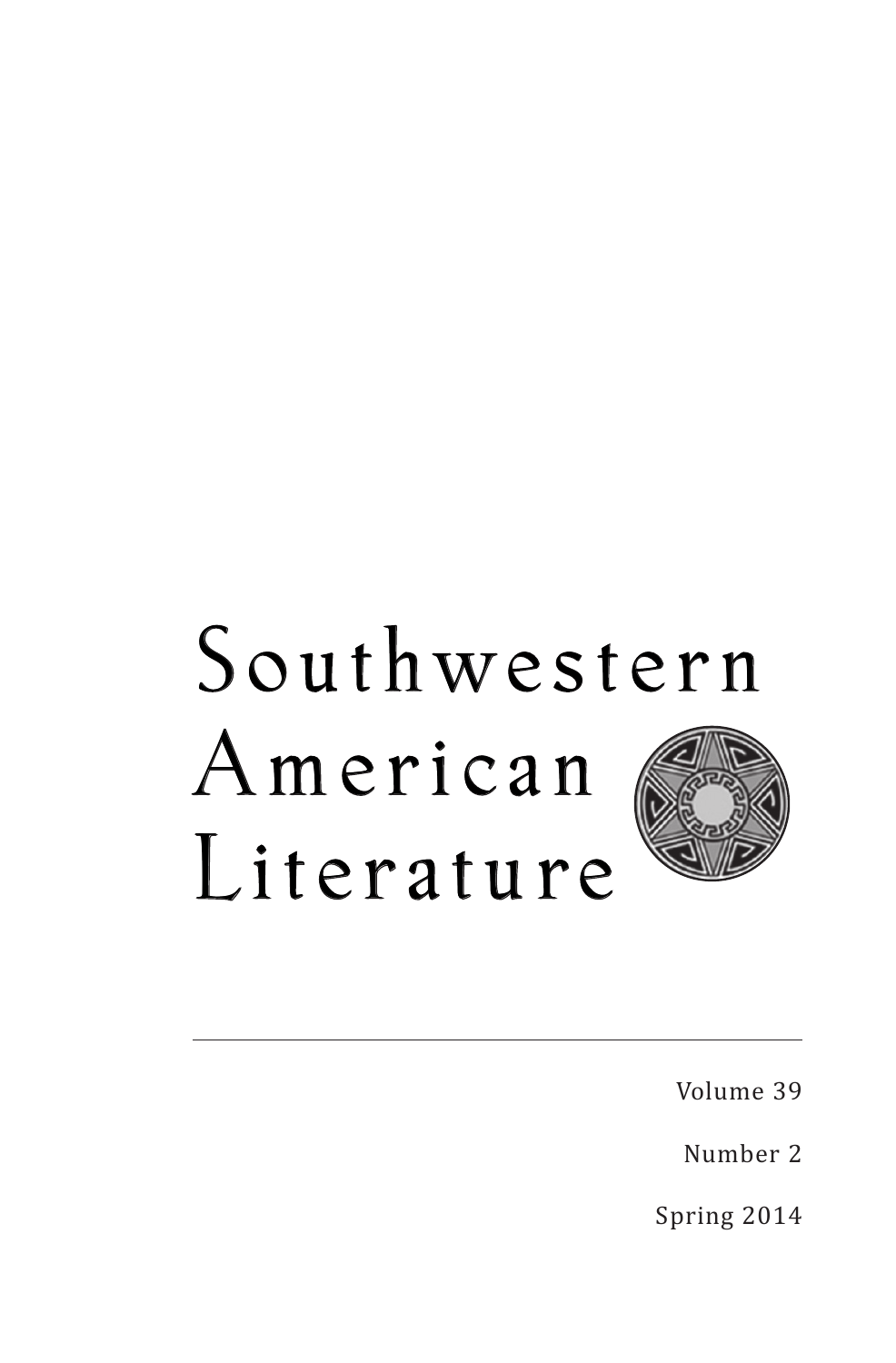## **Southwestern American Literature**

Volume 39 Number 2 Spring 2014

1 Editor-in-Chief Jesús F. de la Teja

Guest Editors Jason Coates Caitlin McCrory

Editor William Jensen

Associate Editor Tammy Gonzales

Editorial Fellow Lauren E. Neal

Editorial Assistants Shanna Bradford Rick Frazier Peder Gilham Matthew Parrott

Student Assistants Marselena Hernandez Marco Melendez

Cover and back photograph by Shanna Bradford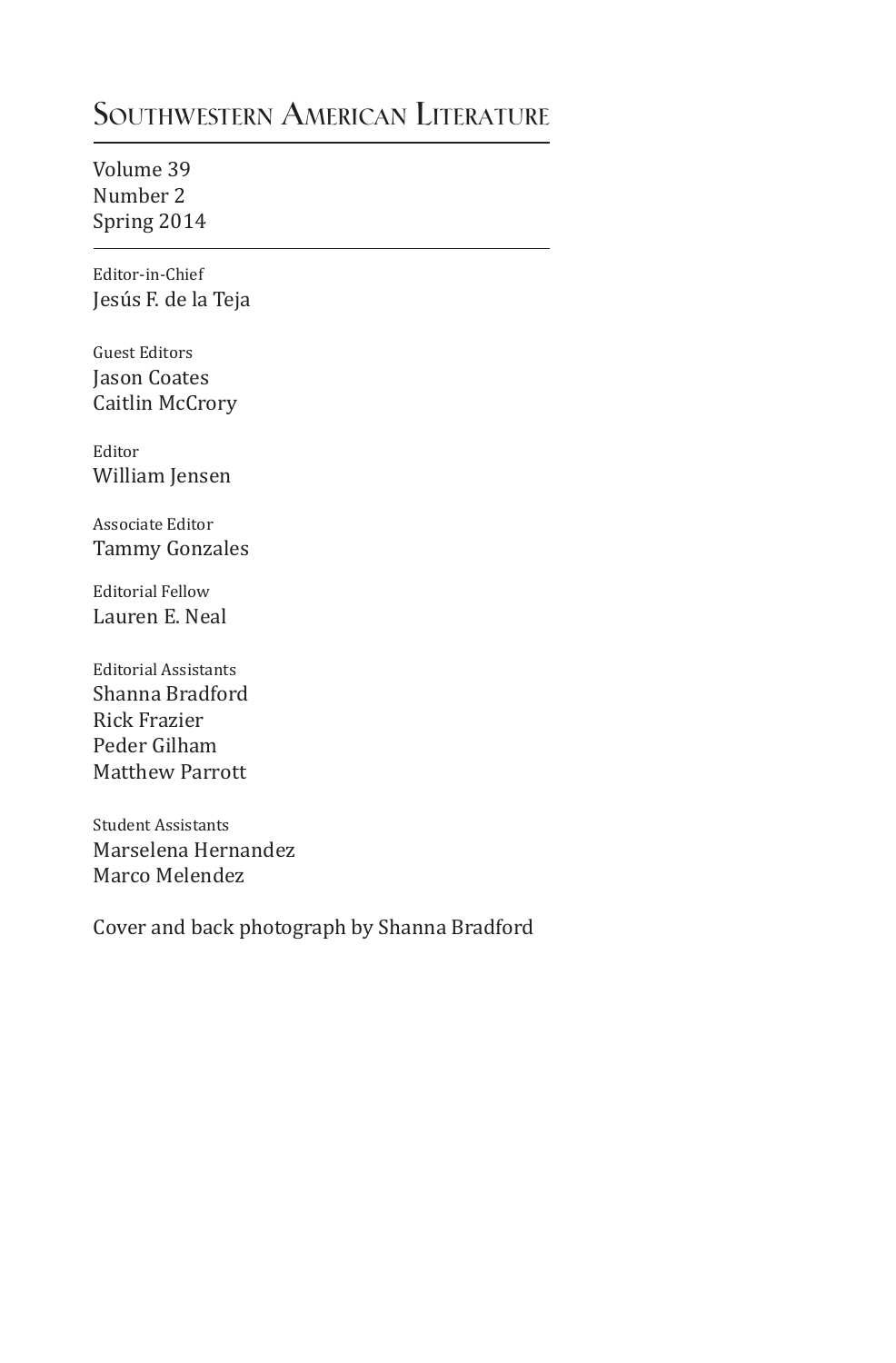

## Spring 2014

| <b>Editors' Note</b><br>Jason Coates &<br>Caitlin McCrory | 6  | Voices of our Veterans                                           |
|-----------------------------------------------------------|----|------------------------------------------------------------------|
| <b>Nonfiction</b><br>Michael Flynn                        | 9  | Goodbye To A River of Tears                                      |
| <b>Blake Holbrook</b>                                     | 25 | Eleven Days                                                      |
| Steven Prusky                                             | 31 | Picture of a Mother's Son                                        |
| Micah<br>Christopher Wright                               | 35 | Linguistic Manipulation:<br>PTSD and the Re-Training of Warriors |
| Robert C. Duncan                                          | 43 | <b>Full Circle</b>                                               |
| Poetry<br><b>Sterling Rogers</b>                          | 47 | Deployment: 1944                                                 |
|                                                           | 48 | Chemnitz (Late January 1945)                                     |
|                                                           | 49 | Drawing the Goon<br>(Messages Across the Wire)                   |
|                                                           | 50 | Berching (April 1945)                                            |
|                                                           | 51 | At the Gates of Buchenwald                                       |
| <b>Scott Starbuck</b>                                     | 53 | Army Man                                                         |
| Roger Camp                                                | 55 | Marine Cuisine                                                   |
|                                                           | 57 | Night Assault, Camp Pendleton, CA                                |
| Michael Warren                                            | 59 | Yankee Devils                                                    |